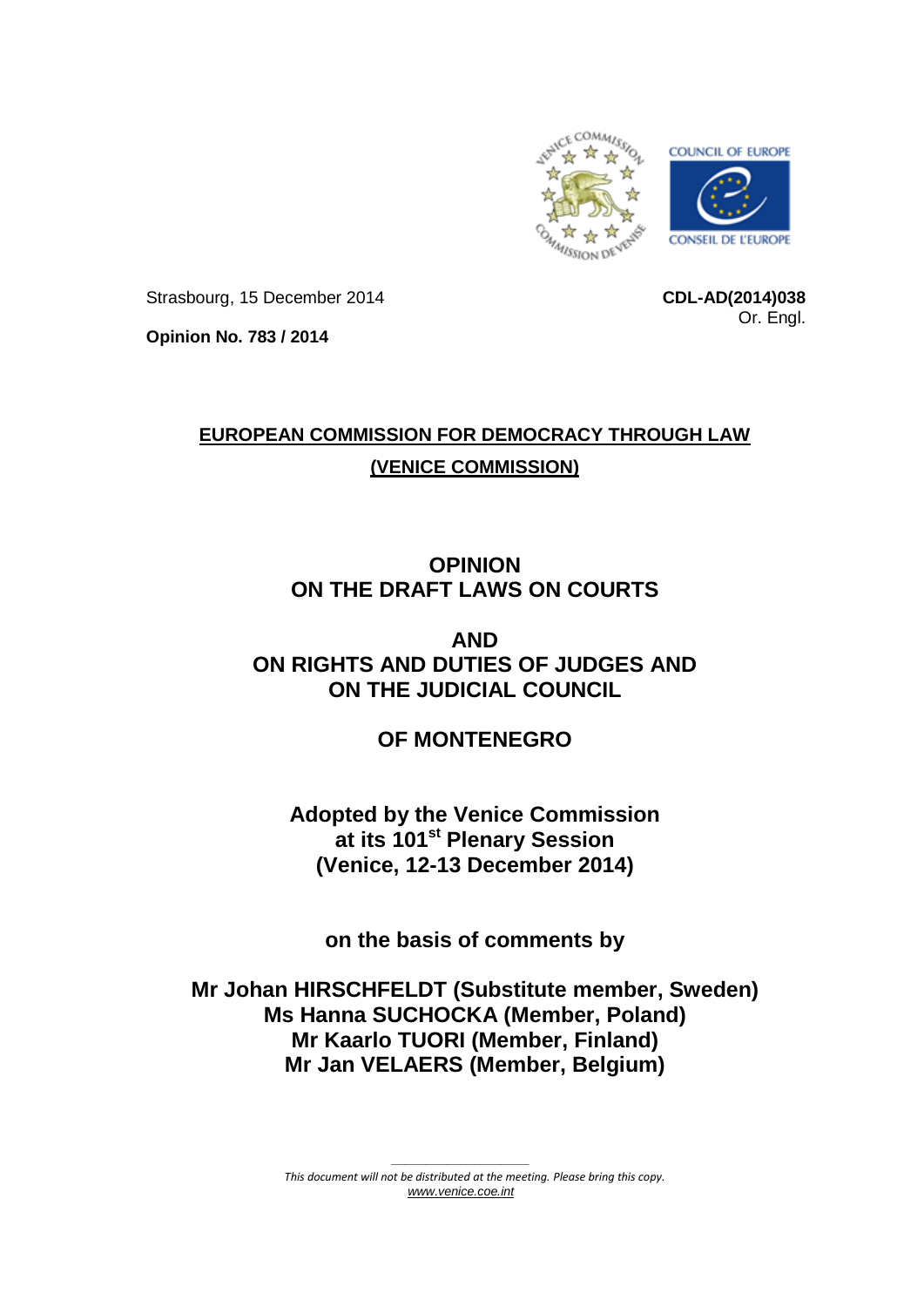### **Contents**

| I.   |    |                                                                                  |  |
|------|----|----------------------------------------------------------------------------------|--|
| ΙΙ.  |    |                                                                                  |  |
| III. |    |                                                                                  |  |
| Α.   |    |                                                                                  |  |
| B.   |    |                                                                                  |  |
|      | 1. |                                                                                  |  |
|      | 2. |                                                                                  |  |
|      | 3. |                                                                                  |  |
|      | 4. |                                                                                  |  |
|      | 5. |                                                                                  |  |
|      | 6. |                                                                                  |  |
|      | 7. |                                                                                  |  |
| C.   |    | Specific comments concerning the Draft law on rights and duties of judges and on |  |
|      | 1. |                                                                                  |  |
|      | 2. |                                                                                  |  |
| IV.  |    |                                                                                  |  |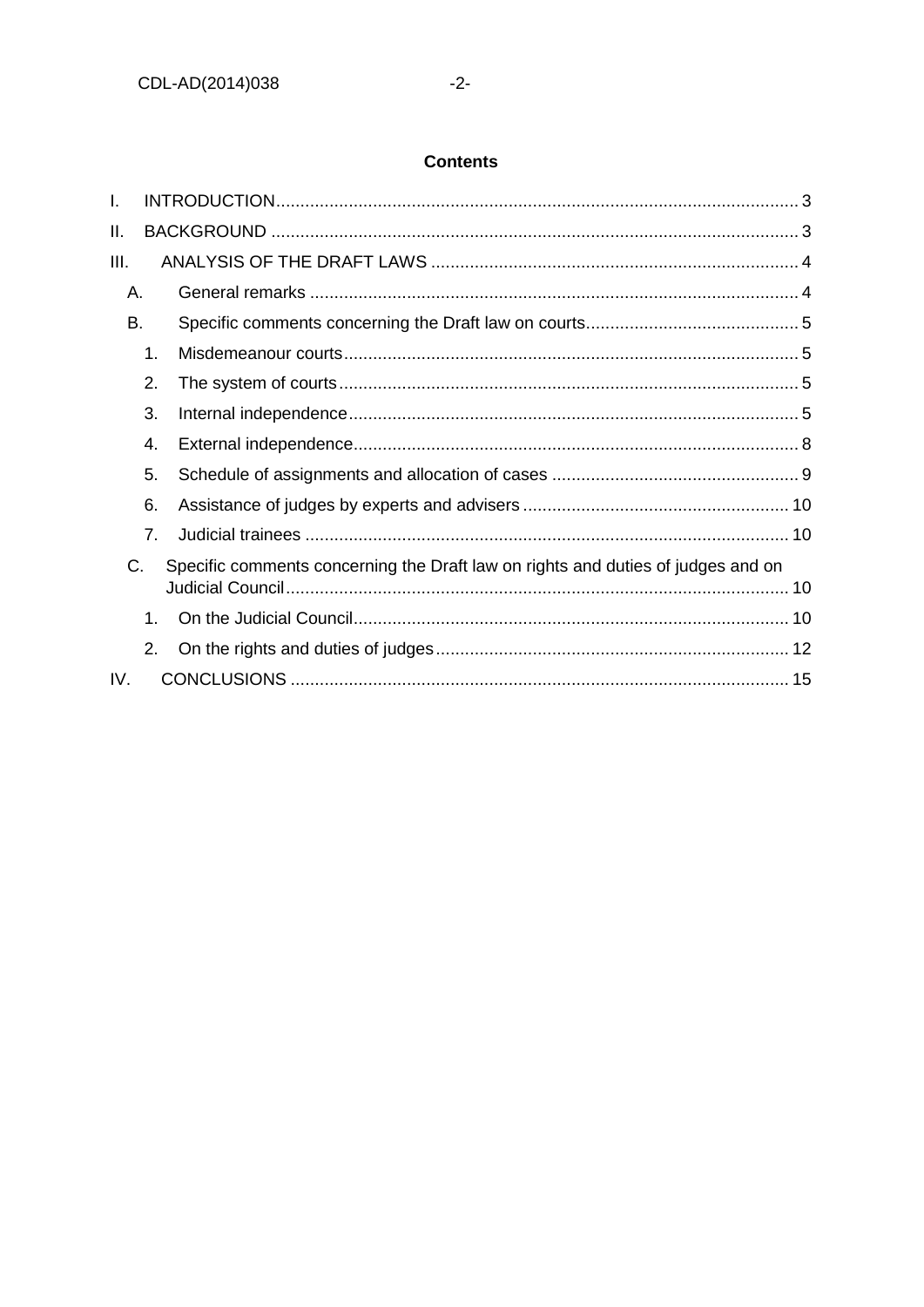### <span id="page-2-0"></span>**I. INTRODUCTION**

1. On 2 September 2014, the Permanent Representative of Montenegro to the Council of Europe requested the opinion of the Venice Commission on the Draft Laws on Courts and on the rights and duties of judges and the Judicial Council (CDL-REF(2014)043 and CDL-REF(2014)044). The opinion of the Venice Commission was required on two further draft laws having been prepared in the context of the on-going reform of the judiciary in Montenegro: the Draft Law on the State Prosecution Service, the Draft Law on Special State Prosecutor's Office.

2. Mr Johan Hirschfeldt, Mr Kaarlo Tuori and Mr Jan Velaers acted as rapporteurs on behalf of the Venice Commission concerning the Draft law on Rights and Duties of Judges and Judicial Council; Mr Johan Hirschfeldt, Ms Hanna Suchocka, Mr Kaarlo Tuori and Mr Jan Velaers acted as rapporteurs concerning the Draft law on Courts.

3. On 27-28 October 2014, a delegation of the Venice Commission visited Podgorica and held meetings with representatives of the authorities (the Ministry of Justice, the Parliament, the Supreme Court and lower level courts, the State Prosecutor's Office, the Judicial Council and Prosecutorial Council) as well as professional associations of judges and prosecutors and civil society. The Venice Commission is grateful to the Montenegrin authorities and to other stakeholders met for the excellent co-operation during the visit.

4. This Opinion is based on the English translation of the draft laws provided by the Montenegrin authorities. The translation may not always accurately reflect the original version on all points, therefore certain issues raised may be due to problems of translation.

5. This present Opinion was adopted by the Venice Commission at its  $101<sup>th</sup>$  Plenarv Session (Venice, 12-13 December 2014).

#### <span id="page-2-1"></span>**II. BACKGROUND**

6. The Parliamentary Assembly of the Council of Europe, in its June 2012 Resolution 1890 (2012) on "The Honouring of obligations and commitments by Montenegro", pointed out, in the area of the rule of law, the need for judicial reform, which remained a priority for Montenegro. The adoption of constitutional amendments to de-politicise the judiciary was also a strong requirement from the European Commission to start the EU accession negotiations.

7. Montenegro has already taken steps aiming at ensuring, in line with European standards and best practices, the independence and efficiency of its judicial system. To achieve these goals, amendments to the Constitution were introduced in 2013. These amendments, among others improvements, have introduced limitations to the role of the Parliament in the sphere of the judiciary and provided a constitutional framework for the de-politicisation of the judiciary.

8. Following the changes to the constitutional framework, new legislation on the judiciary has been elaborated aimed at strengthening the independence of judiciary and its efficiency. The opening, in December 2013, of Chapter 23 on *Judiciary and fundamental rights* in the negotiation process for EU accession, based on a detailed Action Plan prepared by the Montenegrin authorities, gave an additional impetus to the efforts made in this area. A new judicial reform strategy for 2014-2018, adopted in April 2014, articulates and complements further the key priorities of the reform listed in the Action Plan.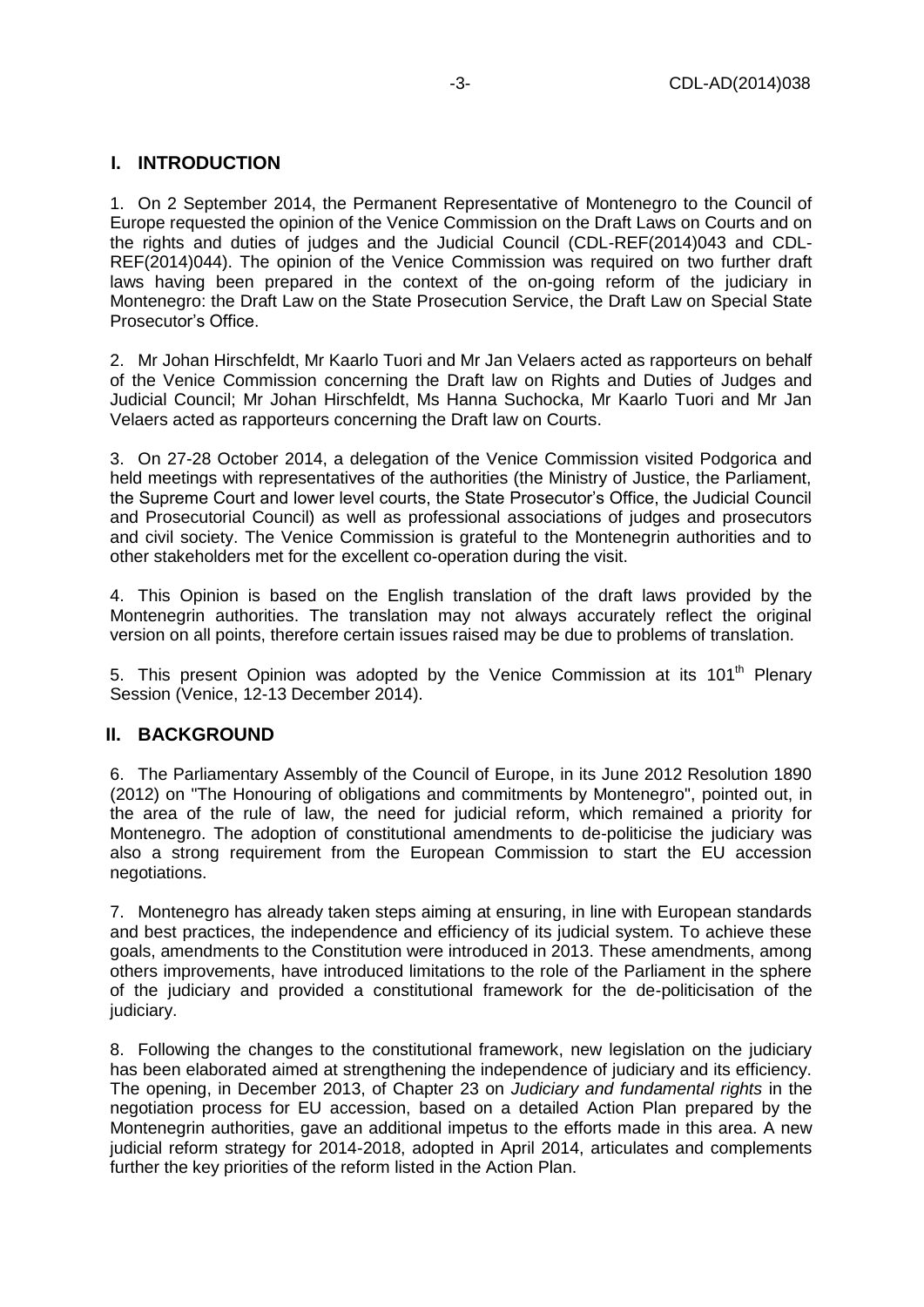9. In its previous Opinions of 2007 on the Constitution of Montenegro (CDL-AD(2007)047), of 2011 on the draft amendments to the Constitution and on the draft amendments to the law on courts, the law on state prosecutor's office and the law on the judicial council (CDL-AD(2011)010), and on the draft amendments to the Constitution of Montenegro (CDL-AD(2012)024 and CDL-AD(2013)028), the Venice Commission examined the judicial structure of Montenegro and expressed the view that the constitutional guarantees for the independence of the judiciary needed to be improved. The Venice Commission stressed that it was necessary to avoid both politicisation and self-perpetuating government of judges; it considered the constitutional reforms made in this respect to be in line with international standards.

10. The Draft laws on courts and on rights and duties of judges and Judicial Council of Montenegro are important steps of a larger program aiming at implementing the 2013 constitutional amendments dealing with the Judiciary and the Judicial Council, the Prosecution Service, and the Constitutional Court, all of them addressed to meet European standards.

11. It is not the purpose of this opinion to provide a detailed and exhaustive review of the draft laws. It will therefore focus on the provisions raising more critical issues.

### <span id="page-3-0"></span>**III. ANALYSIS OF THE DRAFT LAWS**

#### <span id="page-3-1"></span>**A. General remarks**

12. In general, both draft laws are of a high quality and aim to follow the applicable standards, as recommended by the opinions of the Venice Commission, as well as to implement the 2013 constitutional amendments. The Draft laws on rights and duties of judges and on Judicial Council and on courts are meant to regulate issues currently ruled by the Law on Judicial Council,<sup>1</sup> and by the Law on Courts.<sup>2</sup>

13. The Montenegrin authorities have decided to propose two separate draft laws in the area of the judiciary: the Draft law on courts and the law on rights and duties of judges and on the High Judicial Council. To adopt two separate laws on this field seems, however, not to be the best solution, as both issues are closely connected. The Draft law on courts regulates the independence of judges. Chapter I (**Articles 3 to 5**) and Chapter VII (**q**) also include provisions on procedural fundamental rights, even though the wording is different than the corresponding provisions in both the Montenegrin Constitution and the European Convention on Human Rights. However, the provisions concerning individual judges, mainly those dealing with their appointment and dismissal and their disciplinary responsibility, appear in the Draft law on rights and duties of judges and on the Judicial Council.

14. As the Venice Commission has already stated in other occasions, in order to interpret correctly all provisions, the two laws have to be read together. Therefore, "a single law would make the regulations more coherent and understandable".<sup>3</sup>

 1 Law on the Judicial Council (Official Gazette of Montenegro 13/08, 39/11, 46/11 and 51/13).

<sup>&</sup>lt;sup>2</sup> Law on Courts (Official Gazette of the Republic of Montenegro 5/02, 49/04 and Official Gazette of Montenegro 22/08, 39/11 and 46/2013).

<sup>3</sup> CDL-AD(2007)003, *Opinion on the Draft law on the judiciary and on the Draft law on the status of judges of Ukraine*, para. 6.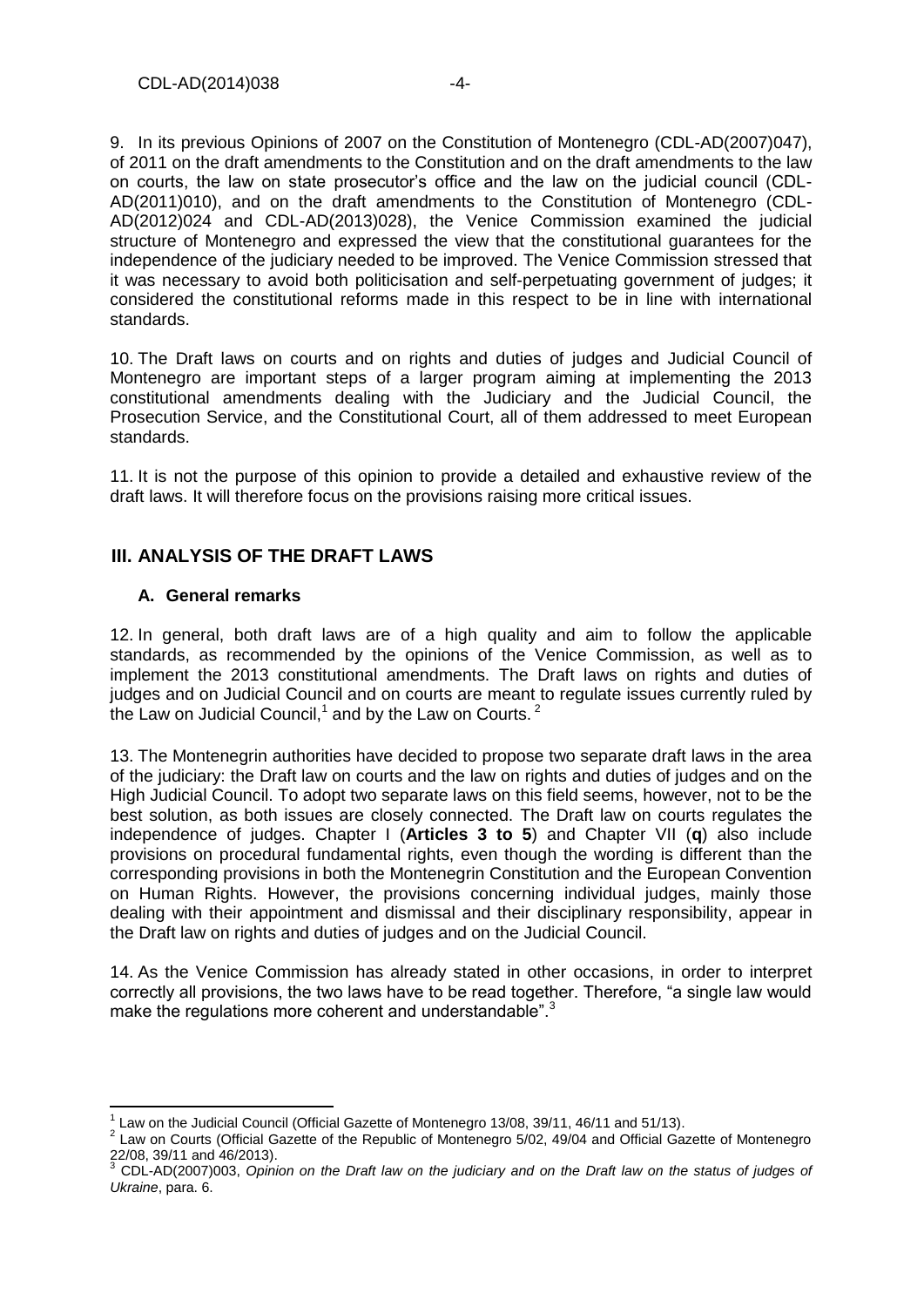### <span id="page-4-1"></span><span id="page-4-0"></span>**B. Specific comments concerning the Draft law on courts**

### **1. Misdemeanour courts**

15. Misdemeanour courts are regulated in **Articles 8 to 11<sup>4</sup>** . The drafters intend to establish three misdemeanour courts and a High Misdemeanour Court. The transfer of the power to adjudicate misdemeanour proceedings to the judiciary is to be welcomed. Under the current system, bodies in charge of misdemeanour procedure do not have the status of courts, although in such procedures sentence of imprisonment may be passed.

16. It is essential to ensure that appointment of judges of these courts - so far, appointed by the executive - complies with the constitutional provisions on judges' appointment (**Article 128.4 of the Constitution**).

17. It would be also advisable to examine whether it would not be more efficient to transfer the more serious misdemeanours to the existing penal courts and to provide for an alternative sanctioning competence of the police or the prosecutorial service, for the less serious misdemeanours, provided that access to court is guaranteed.

### **2. The system of courts**

<span id="page-4-2"></span>18. There are two High Courts, one in Bijelo Polje and one in Podgorica. According to **Article 15**, there is a proposal for more centralisation in adjudication of certain cases: "*Notwithstanding the rules on territorial jurisdiction, the High Court in Podgorica shall adjudicate on criminal proceedings conducted on charges for criminal offences of: 1). organized crime, regardless of the prescribed punishment; 2) cases having elements of corruption, regardless of the prescribed punishment (…); 3) money laundering; 4) trafficking in persons*".

19. A strong concentration of cases in one court could result in longer and less efficient procedures. The same type of consideration concerns the new Commercial Court (**Article 16**). Instead of the two courts existing under the current Law in force, there is a proposal to establish only one court which will have its seat in Podgorica and this could overload this court. However, this is a decision for the authorities of Montenegro to adopt taking into account the country's specific circumstances, needs and resources, including in terms of availability of specialised judges to address the concerned cases.

#### **3. Internal independence**

<span id="page-4-3"></span>"Legal positions of principle"

20. **Articles 24, 26 and 38** of the Draft law on courts provide for the possibility for the Supreme Court and **Article 40** also for the General Meeting of Judges of a court, to take "*a legal position of principle*", which shall be mandatory on other courts and tribunals. **Article 26** of the Draft law provides that the Supreme Court may, *ex officio* or upon the request of a court, take a legal position of principle "*on contested legal matters arising from case law in view of ensuring uniformity in the application of law by courts*". "*These legal positions of principle shall be mandatory on all the courts*." **Article 38** of the Draft law provides that the full Bench of the Supreme Court shall be convened and chaired by the chief justice of the Supreme Court, on his/her own initiative, upon the proposal of the head of a division, or upon the proposal of the court which seeks a legal position of principle to be developed or

 4 As stipulated by article 9, "*[t]he misdemeanour court shall have jurisdiction to adjudicate upon petitions for initiating misdemeanour proceedings and upon petitions for court determination."*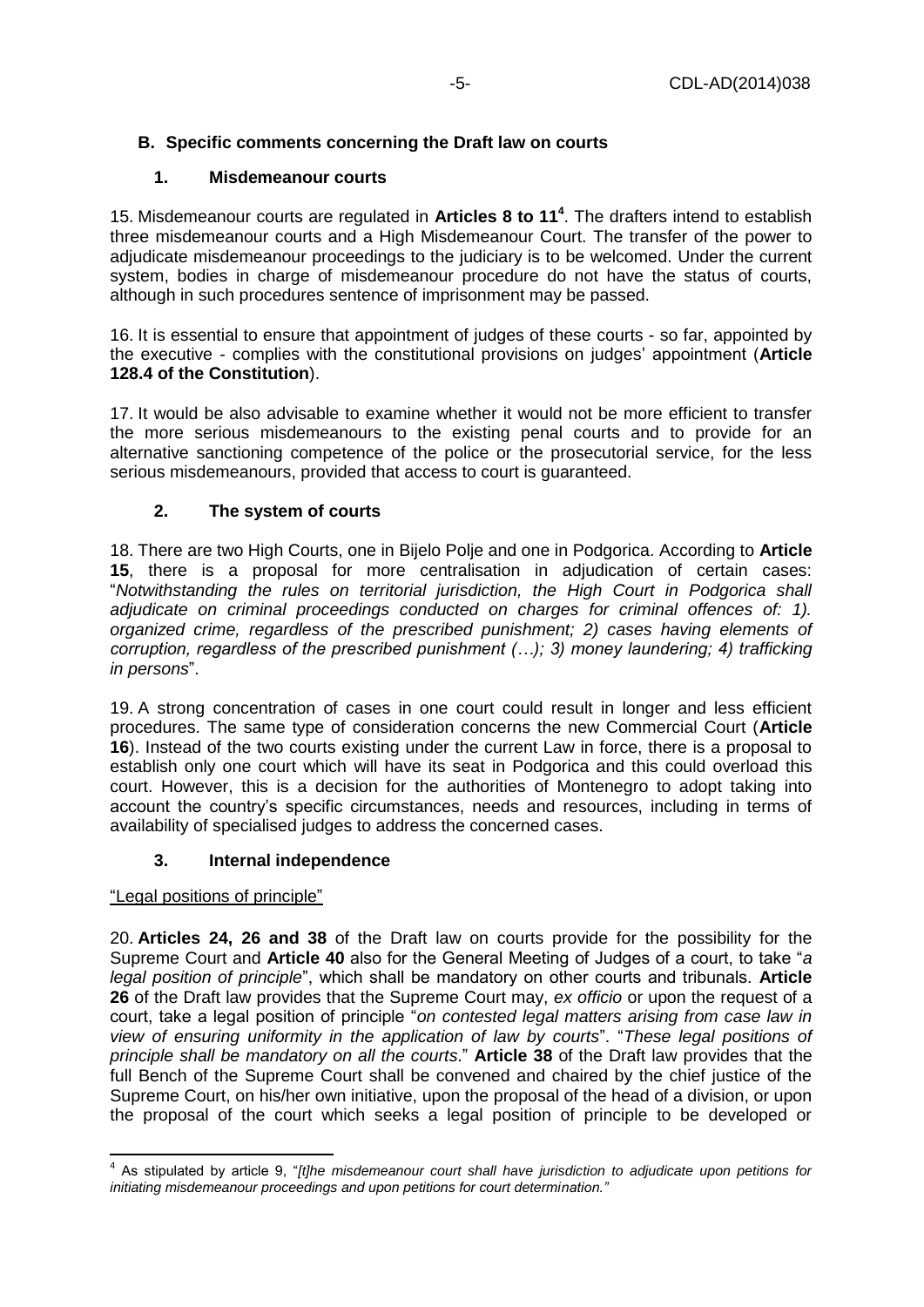modified.

21. Moreover, the Draft law not only confers the power to issue "legal positions on principle" to the Supreme Court, but also to the general meeting of judges**. Article 40, para. 1.1** of the Draft law establishes that the general meeting of judges, which includes all the judges of a court, shall "*develop or modify legal positions in cases under the jurisdiction of the concerned court, where such cases are significant for the case-law*". **Article 40, para. 2** further provides that "*the general meeting of judges shall develop a legal principle when it finds that there are dissenting views between different panels or judges of the court concerned as how a law should be applied or when an individual panel or a judge derogates from the previously established legal position*."

22. The Draft law does not explicitly establish that the legal positions of the general meeting of judges are mandatory to all the judges. **Article 40, para. 3**, however, implicitly seems to confirm the mandatory effect, as it states that "their application shall be **monitored**."<sup>5</sup> (Article 40, para. 3). Binding positions can be deemed problematic from the perspective of the internal independence of judges. By contrast, discussing common positions in similar cases to be dealt with by different panels or different individual judges is an appropriate task for a general meeting of judges. During the visit to Podgorica, the Venice Commission was informed that it was not the intention of the drafters that the "legal positions on principle" issued by the general assemblies of judges would be mandatory. In order to avoid a misunderstanding, the non-mandatory character should be stated explicitly.

#### Right of the President of the court to examine court files

23. **Article 37** of the Draft law confers the right to the president of the court to examine the files of a case assigned to a judge. This right is very largely defined as it may be exercised in relation to: a) a petition filed by a party to a proceeding; b) a request filed by the Protector of Human Rights and Freedoms; c) initiation of a procedure to establish disciplinary accountability; d) an application for recusal of a judge; e) an application to expedite proceedings (application for review); withdrawal of an allocated case, and f) in other cases where so stipulated by law. In the cases referred to in paragraph 1 of Article 37, the president of the court may request the judge to deliver him/her data in writing or a report on the cases and on the reasons due to which such cases were not finalised within the statutory deadline or within a reasonable time.

24. This provision confers the president of the court a very large right to interfere in the cases assigned to the judges of the court and thus threatens to undermine the internal independence of these judges. Only when there are serious and objective indications of the dysfunction of the judge can such interference be justified. The Venice Commission recommends to add this as a prerequisite condition, and to delete, among the reasons given to examine the case, a) ("a petition filed by a party to a proceeding") and f) ("in other cases where so stipulated by law"), as they are too large.

#### Supervision by high level courts

25. **Article 66**, under the Chapter VII dealing with the relations between courts, adds to this that "*Courts shall submit to higher instance courts, at their request, data and notifications and enable them to examine directly the work of courts and judges in view of monitoring and studying case-law and controlling court work in organisational and professional terms. The general meetings of divisions of courts of the next higher instance shall also discuss matters of common interest to the lower instance courts from the territory of those courts.*"

<sup>&</sup>lt;u>.</u><br><sup>5</sup> Emphasis added.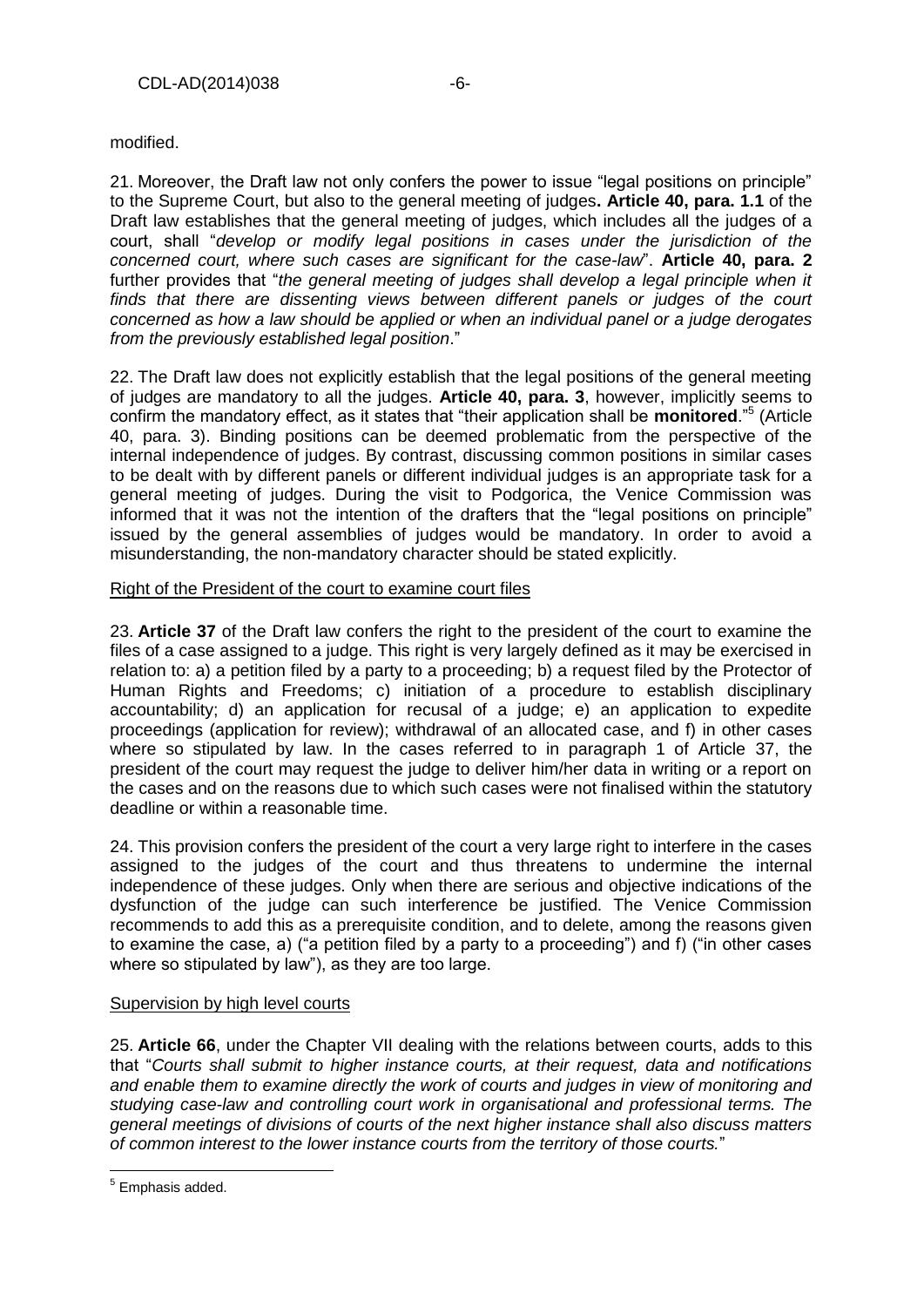26. Internal independence is a key element of the independence of the judiciary. As stated by the Committee of Ministers,

"*22 … In their decision making judges should be independent and impartial and able to act without any restriction, improper influence, pressure, threat or interference, direct or indirect, from any authority, including authorities internal to the judiciary. Hierarchical judicial organisation should not undermine individual independence. 23. Superior court should not address instructions to judges about the way they should decide individual cases, except in preliminary rulings or when deciding on legal remedies according to the law.*" 6

27. In its *Report on the Independence of the judicial system*, the Venice Commission stated that "[*A] hierarchical organisation of the judiciary in the sense of a subordination of the judges to the court presidents or to higher instances in their judicial decision making activity*  would be a clear violation of this principle.<sup>"7</sup> The Consultative Council of European Judges (CCJE) has emphasised that "*judges should have unfettered freedom to decide cases impartially, in accordance with their conscience and their interpretation of the facts, and in pursuance of the prevailing rules of the law*". Internal independence does not exclude doctrines such as that of precedent in common law countries (i.e. the obligation of a lower judge to follow a previous decision of a higher court on a point of law directly arising in the latter case).

28. The Venice Commission analysed the so called "uniformisation procedure" in the opinion on the Hungarian Act CLXII of 2011 on the Legal Status and Remuneration of Judges and Act CLXI of 2011 on the Organisation and Administration of Courts of Hungary:

"The Venice Commission underlines the need for consistency of legal interpretation and implementation. However, unlike the *stare decisis* doctrine or a continental appeal system, the system established in the AOAC provides for an active interference in the administration of justice of the lower courts and tribunals. According to Section 26.2 AOAC, the chairs and division heads of courts and tribunals shall continuously monitor the administration of justice by the courts under their supervision. According to Section 26.4 AOAC, chairs and division heads have to inform the higher levels of the courts, up to the *Curia*, of judgements handed down contrary to "theoretical issues" and "theoretical grounds". This turns court presidents into supervisors of the adjudication of the judges in their courts (see also Section 27 AOAC). The AOAC establishes precise rules on "authoritative Court rulings and decisions" (Section 31 AOAC) and on "law standardisation procedures" (Sections 32 to 44 AOAC). Moreover, it appears from Section 67 ALSRJ that the evaluation of the judges will be conducted on the basis of an activity assessment, of which data such as "decisions of second instance and review decisions" form a part. This seems to suggest that non-compliance with rulings of the higher courts will negatively influence the evaluation of judges.

 $(\ldots)$ 

Insofar as all rules imply an interference in the administration of justice of the lower courts or tribunals, they can have a chilling effect on the independence of the individual judge and must be deemed to be in contradiction with the spirit of Article 26.1 of the Fundamental Law, which reads as follows: "Judges shall be independent

CDL-AD(2010)004.

 $\overline{a}$ 

 $6$  Recommendation CM/Rec(2010)12, adopted by the Committee of Ministers of the Council of Europe on 17 november 2010. See also, among other texts, the *Magna Charta of Judges* (Fundamental principles, para. 3); the *Bordeaux Declaration* (para. 21), the *Universal Charter of the Judge* (Article 2) and the *Kyiv Recommendations on judicial independence*, para. 35.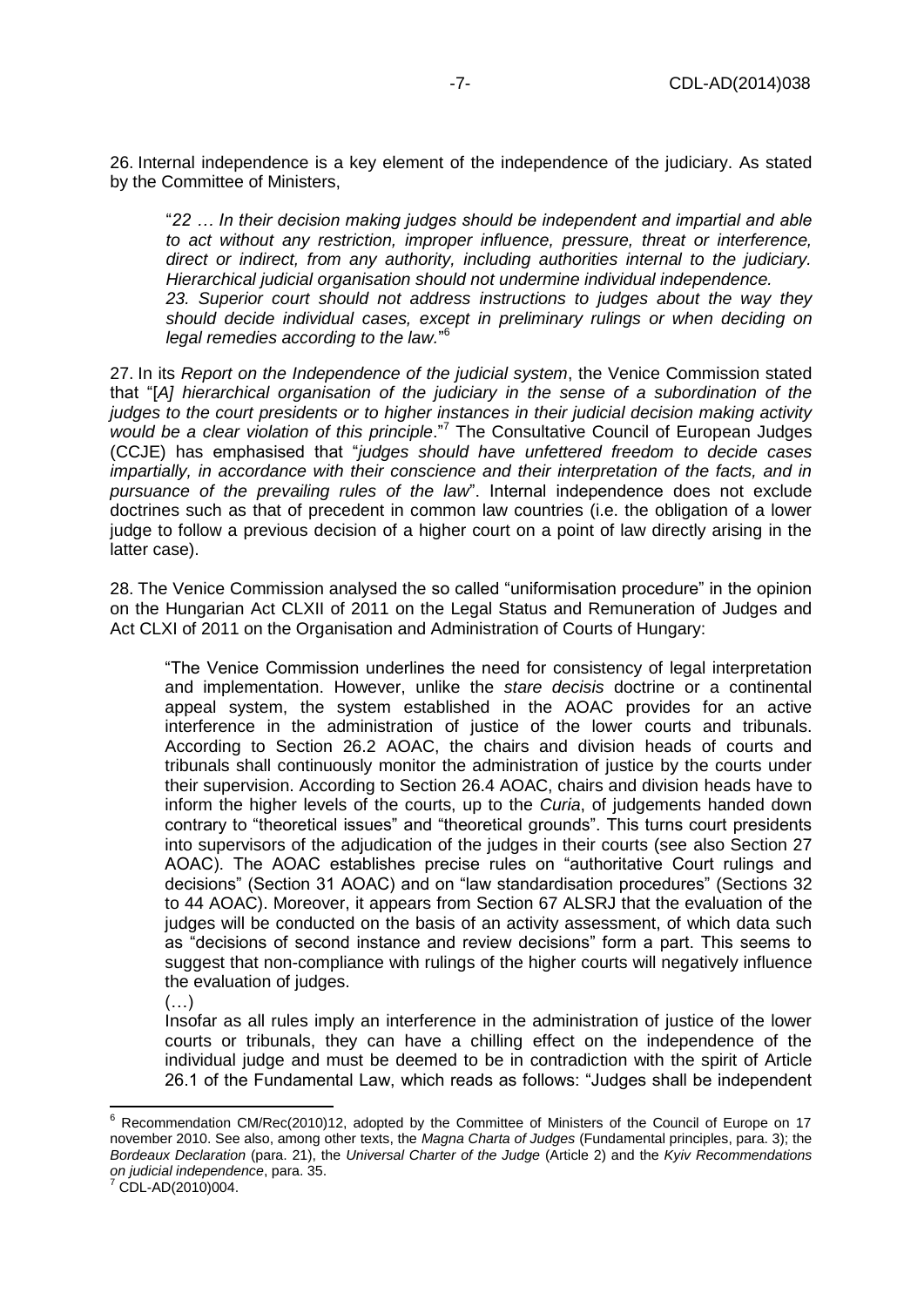and only subordinated to Acts; they shall not be given instructions as to their judicial activities."<sup>8</sup>

29. The provisions of the Draft law on courts of Montenegro contain an analogous system. They are also likely to undermine the independence of individual judges, which shall rule on the basis of the Constitution, laws and published international agreements (**Article 118 of the Constitution** of Montenegro), and not on the basis of the mandatory instructions of other judges or higher courts.

30. During the visit to Podgorica, the Venice Commission was informed that the Supreme Court has the power to issue "legal positions on principle" already under the present Act; this power is based on **Article 124, para. 2 of the Constitution**, which confers to the Supreme Court the mission to "secure unified enforcement of laws by the courts". It was also informed that the Supreme Court very rarely uses this power. However, guaranteeing the coherence of the interpretation of the law should be fulfilled without affecting the internal independence of the judges (see also para. 26). As also stated in another opinion concerning Ukraine, "granting the Supreme Court the power to supervise the activities of the general courts (**Article 51.1**) would seem to be contrary to the principle of independence of such general courts".<sup>9</sup>

### **4. External independence**

#### <span id="page-7-0"></span>Government interference with the internal organisation of the courts

31. Some provisions of the Draft law seem to confer to the government a right of interference with the organisation and functioning of the Courts. According to **Article 27**, "*[T]he organisation and manner of internal operations of courts shall be regulated by the court's Rules of procedure issued by the public administrative body in charge of judicial tasks (hereafter, the Ministry of Justice) after having obtained the opinion of the Judicial Council."*  **Article 30, para. 3**, establishes that "*Presidents of court(s) shall adopt an internal organisation and job descriptions act of the court, subject to approval of the Government of Montenegro*".

32. In the light of the external independence of the judiciary and the principle of separation of powers, it should be explained why the power to issue the Court's "Rules of procedure", which regulate "the organization and manner of internal operations of courts", is conferred to the Ministry of Justice. Moreover, it is not clear for what reason the internal organisation and job descriptions act of the court, adopted by its president (**Article 30**), should be approved by the Government of Montenegro.

#### Government supervisory powers

33. Moreover, several provisions of the Draft confer to the Ministry of Justice powers over the judiciary. **Article 47** imposes the obligation on the president of the court to deliver the activity report of the court to the Ministry of Justice, and, at the request of the Ministry of Justice, to deliver specific or periodic reports which are necessary for the performance of tasks falling under their jurisdiction. These obligations seem to place the president of the court in a position of subordination to the Ministry of Justice.

34. According to **Article 50**, "the performance of court administration tasks shall be

 $\overline{\phantom{a}}$ 

<sup>&</sup>lt;sup>8</sup> Opinion on Act CLXII of 2011 on the Legal Status and Remuneration of Judges and Act CLXI of 2011 on the [Organisation and Administration of Courts of Hungary, adopted by the Venice Commission at its 90](http://www.venice.coe.int/webforms/documents/?pdf=CDL-AD(2012)001-e)<sup>th</sup> Plenary [Session \(Venice, 16-17 March 2012\),](http://www.venice.coe.int/webforms/documents/?pdf=CDL-AD(2012)001-e) CDL-AD(2012)001, paras. 72 and 73.

<sup>9</sup> CDL-INF(1997)6, para. 6.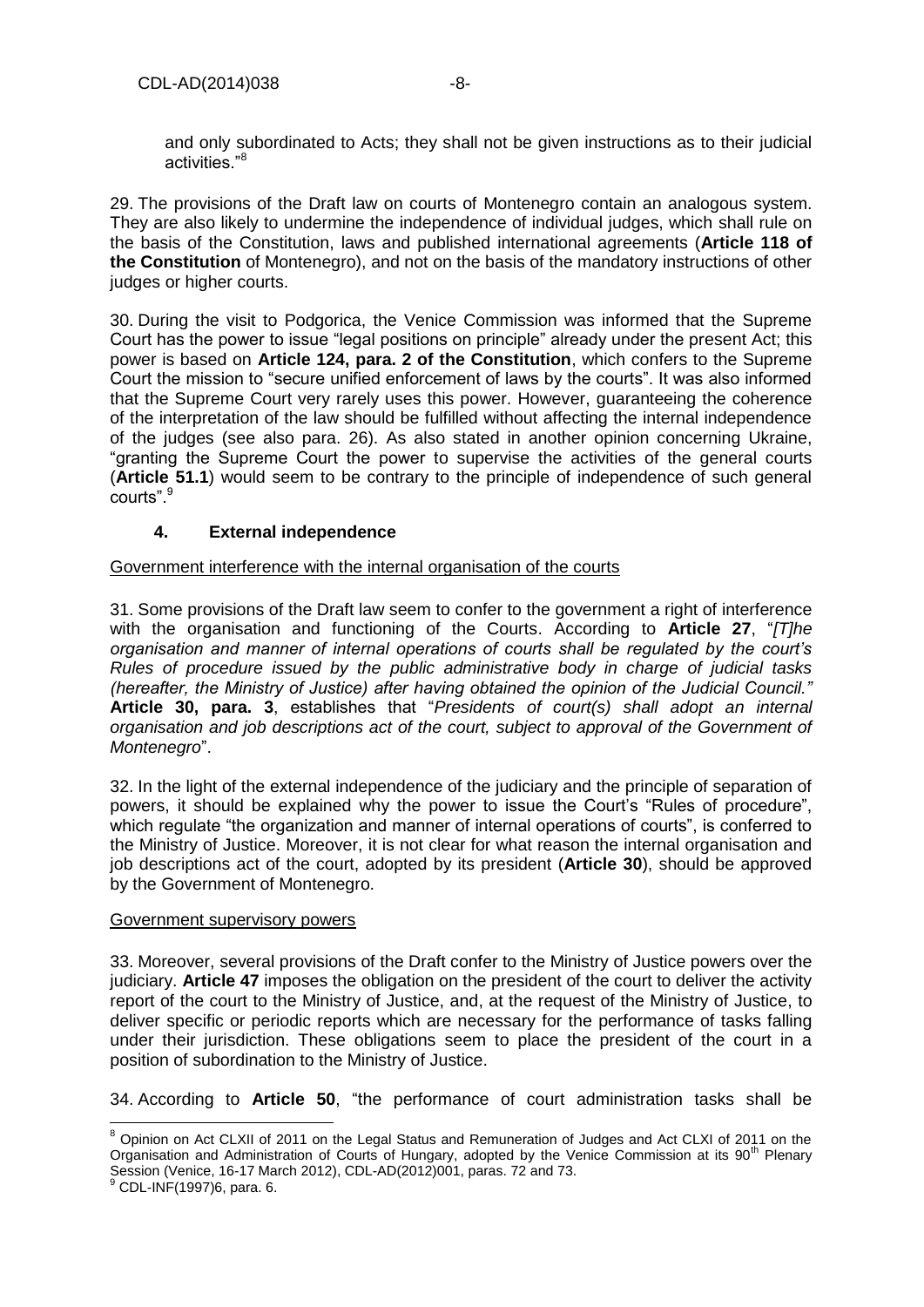supervised by the Ministry of Justice. In exercising its supervision functions, the Ministry may not take actions that interfere with court's decision issuance in legal cases." **Article 52** further establishes the possibility for the Ministry of Justice to carry out inspections in courts, for example, in relation to the organisation of work in courts, acting upon citizens' petitions and complaints against *the work of courts<sup>10</sup>* (also present in **Article 54** *in fine*, in this case in relation to *court administration tasks<sup>11</sup>*), or concerning the work of the Secretariat of the Judicial Council, specifically, its activities relating to court administration or the work of clerks and archives.

35. **Article 50, para. 2** includes a specific provision which rightly sets out that "In exercising its supervision functions, the Ministry of Justice may not take actions that interfere with court's decision issuance in legal cases". However, it should be noted that no clear-cut boundary separates supervision of court administration from supervision of fulfilment of adjudicative tasks. It should also be noted that Articles 25 and 29-30 of the Draft law on rights and duties of judges and on judicial council implies a certain supervisory task of the Judicial Council as well. It should be considered whether the Judicial Council could be entrusted with the supervision of court administration as defined in Chapter IV of the Draft law on courts (see **Article 47.2**).

36. It should be considered to harmonize the two laws in this respect, limiting the supervisory role of the Ministry of Justice in a clearer manner. It is recalled in this context that Montenegro has a long history of risk of politicisation of the judiciary, and that, as proposed in the Draft law on rights and duties of judges and on judicial council, the Judicial Council will have a special (more balanced) composition to combat both this risk and the risk of too corporatist approach within the judiciary.

#### <span id="page-8-0"></span>**5. Schedule of assignments and allocation of cases**

37. **Articles 31 to 33** establish the rules concerning the adoption by the president of the court of the annual schedule of assignments. It is a well-conceived system, which excludes any external interference, provides for the participation of the judges of the court and guarantees transparency.

38. According to **Article 34, para. 1**, cases shall be allocated using a random method. The way in which cases are divided at random will be specified in more detail in the court's "Rules of Procedure" (**Article 35**). Automatic allocation of cases can be welcomed and the procedure is in line with European standards. Indeed, as formerly stated, "*in order to enhance impartiality and independence of the judiciary, it is highly recommended that the order in which judges deal with the cases be determined on the basis of general criteria, to take into account the workload or the specialisation of judges*".<sup>12</sup> *"The procedure of distribution of cases between judges should follow objective criteria".<sup>13</sup>* However, it could be useful to the adequate functioning of the judiciary that the specialisation of the judges could be taken into account when assigning the cases. If it is done following transparent and established criteria, this would not be contrary to the principle of the "natural judge", foreseen by the law.<sup>14</sup> The re-allocation of cases to "a newly-appointed judge" may be a source of concern and would need to be reconsidered.

 $\overline{\phantom{a}}$ 

<sup>13</sup> CDL-AD(2002)026, para. 70.7.

<sup>&</sup>lt;sup>10</sup> Emphases added.

 $11$  Emphases added.

<sup>&</sup>lt;sup>12</sup> See the *Report on the Independence of the Judicial System Part I: The Independence of Judges, CDL-AD*  $(2010)004$ .

<sup>14</sup> See the *Opinion of the Venice Commission on the draft amendments to the Constitution of Montenegro*, CDL(2011)044, para. 32.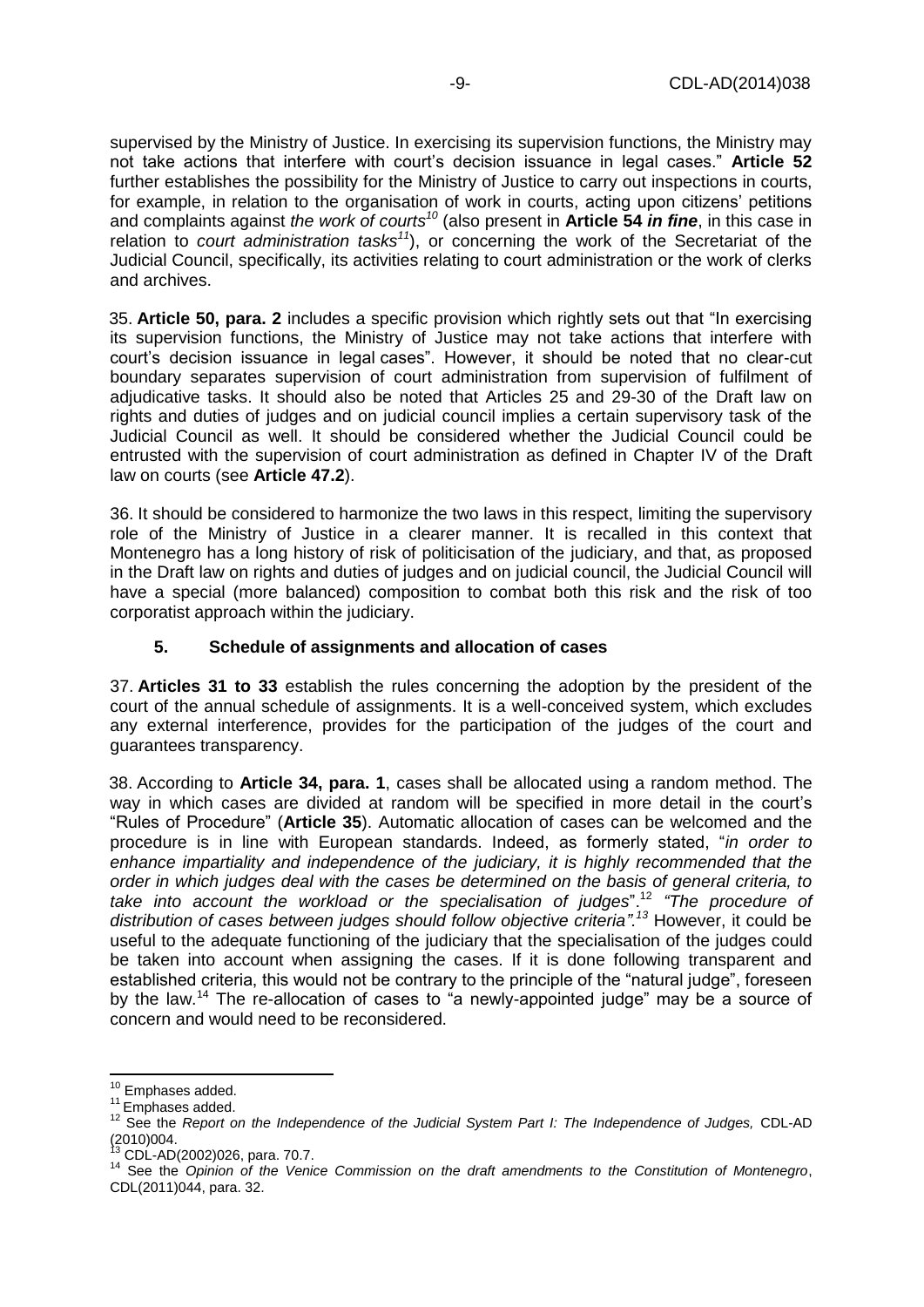### **6. Assistance of judges by experts and advisers**

<span id="page-9-0"></span>39. According to **Article 43**, "*the president of court may engage persons who possess the required expertise, or set up an expert team or an expert working body to clarify specific professional issues arising in the course of work of courts, as well as to clarify issues and take positions on matters within the scope of work of court divisions and general meetings of judges, and to assist judges in case preparation, in analysis and monitoring of case law and in other issues that are of importance for the efficient work of courts and judges*."

40. According to **Article 61** of the Draft law, advisors have the task to "*assist judges, in their work, draft decisions and carry out, either independently or under the judge's supervision and according to the judge's instructions, other expert task as provided by law or regulations adopted on the basis of law*".

41. As these experts and advisers will have the task "to assist judges", the law has to provide guarantees that the right to a fair trial by an independent and impartial judge is not affected and that the professional secrecy is kept. The legislator must take into account that, if these experts and advisers do not meet the requirements of independency and impartiality, their assistance might create the impression that the judges themselves are not independent and impartial. Therefore, their status and specific role should be clearly established. The independence of the judiciary may require certain duration of the labour relationship not only for judges, but also for their staff. Recruiting experts and advisers on a non-permanent basis could therefore be questioned. In any event, it should be made clear that judicial decisions remain under the direct responsibility of judges.

### <span id="page-9-1"></span>**7. Judicial trainees**

42. **Article 64** of the Draft law indicates that law faculty graduates meeting the general requirements for working in state bodies may be employed as judicial trainees and refers to a separate law (most probably to be subsequently adopted) for the special conditions and procedure for entering into employment, duration of traineeship and training during the traineeship. Judicial trainees seem to be a different category, not directly related to the access to the judicial career. It is important to ensure that the position of trainee is not assimilated to that of a non-experienced judge under probationary period.

#### <span id="page-9-2"></span>**C. Specific comments concerning the Draft law on rights and duties of judges and on Judicial Council**

### **1. On the Judicial Council**

#### <span id="page-9-3"></span>Election of members

43. Constitutional provisions on the composition and the tasks of the Judicial Council have been amended in 2013, in accordance with the opinions of the Venice Commission. The Draft law includes more specific provisions on the Judicial Council. The election of the members from among eminent lawyers is preceded by an open call. However, **Article 16** of the Draft law does not explicitly pronounce whether only those who have announced their interest are eligible. In addition, the term "competent working body of the Parliament of Montenegro" is used. This body could be identified in the law.

44. In defining the required qualification of the members from among eminent lawyers the term "ten years of experience in the field of law" is used. The expression "experience in the field of law" is also employed in provisions in Articles 34-35 on the required qualifications for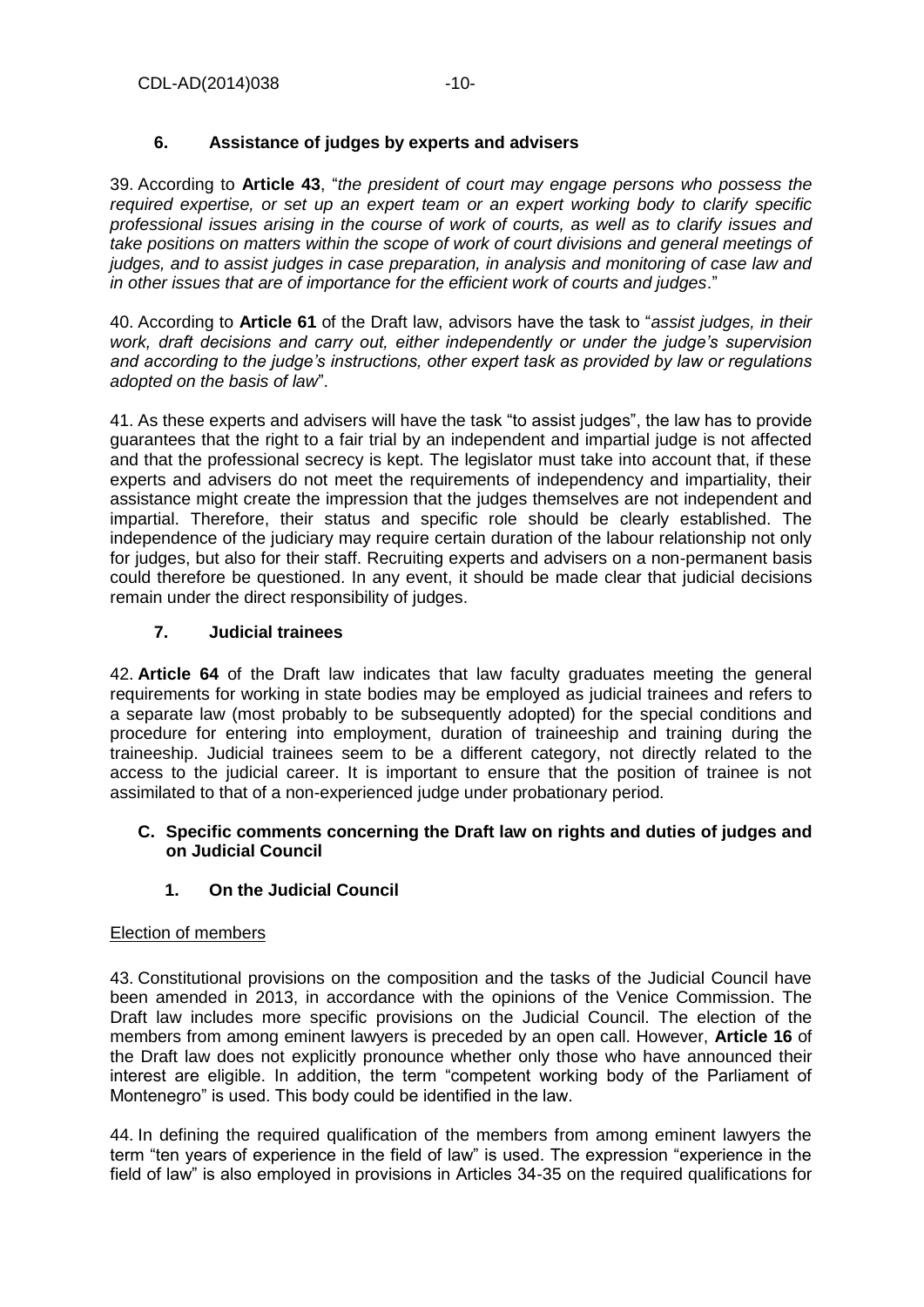judicial appointments. What "the field of law" covers needs further explanation and a clearer definition.

#### Dismissal of Judicial Council members

45. **Article 18** of the Draft law deals with the dismissal of a Judicial Council member. According to A**rticle 18, para. 1** the grounds for dismissal are: "1) he/she discharges his/her duties unconscientiously and unprofessionally; 2) he/she is convicted of an offence which makes him/her unworthy of discharging duties of the Judicial Council member".

46. The notions "unconscientiously and unprofessionally" and "unworthy of discharging duties" are too vague, and can lead to an arbitrary application of the power to dismiss members of the Judicial Council. It is strongly recommended to define these dismissal grounds more closely.

47. Council's members are also dismissed if a disciplinary sanction is imposed (**Article 18, para. 2**). However, in some cases disciplinary sanctions may be imposed for relatively minor matters, in which case dismissal will be a disproportionate measure.

48. It is important to make it clear in the law that the Council's motion concluding that a Council member has to be dismissed should not based on the substance of the position/decision of the concerned member in respect of individual files. This is essential for ensuring the independence and autonomy of the Judicial Council.

#### Temporary removal

49. According to **Article 20, para. 1**, a Judicial Council Member shall be temporarily removed from office if: *"(…) 3) indictment against him/her for the offence that makes him/her unworthy of the position in the Judicial Council is confirmed*." The notion "offence that makes him/her unworthy of the position in the Judicial Council" is too vague and can lead to an arbitrary application of the power to temporarily remove members of the Judicial Council. See also the remarks in this respect on paras 66-67 of this opinion.

50. According to **Article 20, para. 2**, Judicial Council members elected from among judges can be temporarily removed from office "*if the procedure for establishing disciplinary liability has been initiated against him/her, by the time of final conclusion of such disciplinary procedure.*" The use of the word "can", instead of the word "shall" which is used in Article 20, para. 1 suggests that there is no obligation to take this decision. In order to enhance legal security and avoid arbitrary decisions in this field, the law should determine the criteria that have to be applied in taking a decision to temporarily remove a Judicial Council member from office on this ground.

#### Competences of the Judicial Council

51. **Article 128, para. 1.9 of the Constitution** allows for assigning the Judicial Council additional tasks through law. Such tasks are set out in **Article 25** of the draft law.

52. **Article 25** of the Draft law confers the power to the Judicial Council "1) to resolve complaints of the work of judges". This provision leaves open who is entitled to submit such complaints and on what grounds. In the light of the functional independence of the judiciary and taking into account the appeal procedures against decisions of judges, the Judicial Council cannot receive the power to "resolve complaints of the work of judges." The scope of the complaints filed by judges (subparagraph 7) also remains unclear. Clarity should be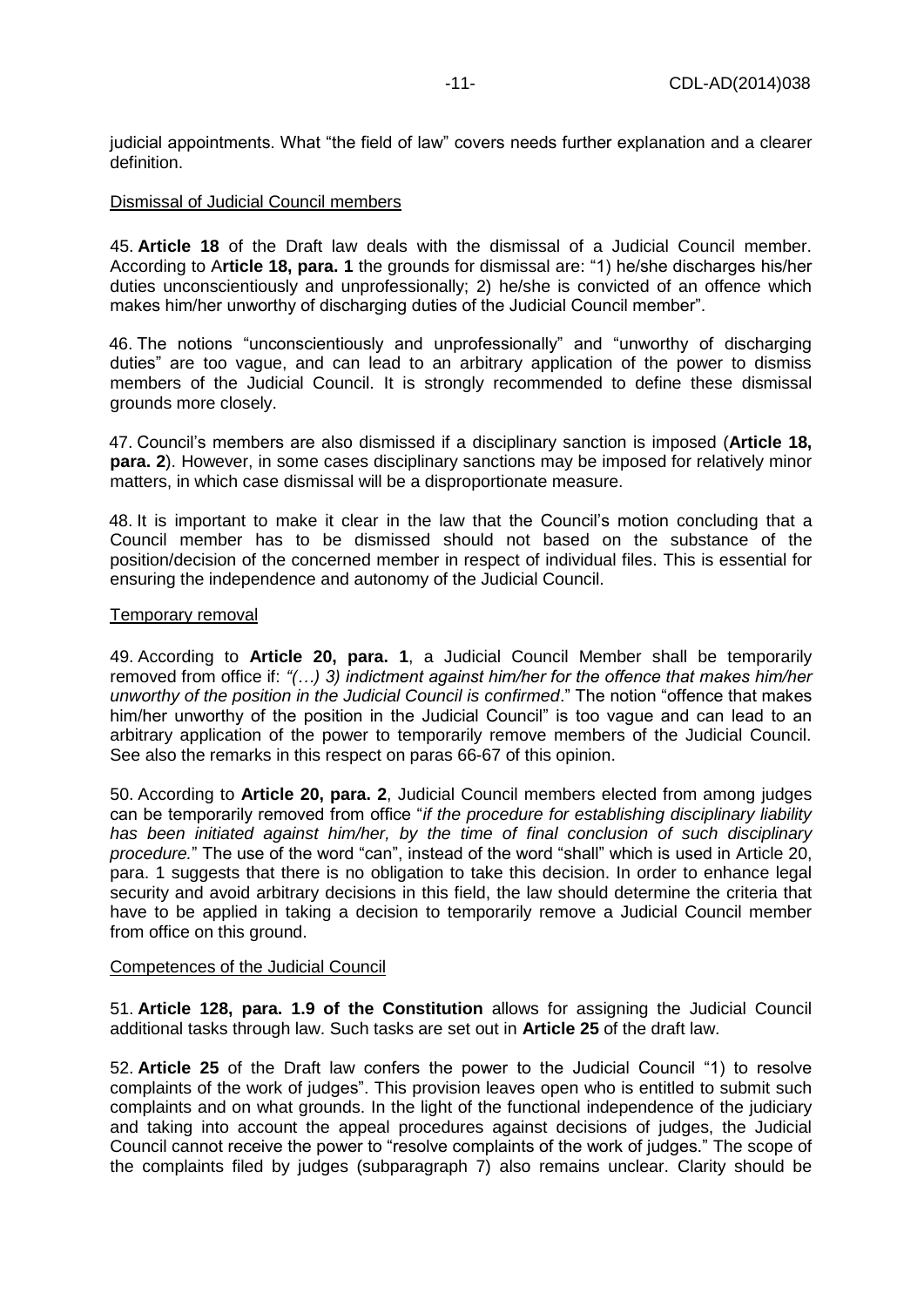<span id="page-11-0"></span>provided on the above matters. Complaints should in no case confer the competence to the Judicial Council to interfere in the work of the judges.

#### **2. On the rights and duties of judges**

#### Appointment of judges

53. Provisions on the appointment of judges establish a closed judicial career with strictly defined requirements of judicial experience, the positions of Supreme Court judges being the only exception.<sup>15</sup> This is not a self-evident choice, and arguments can be presented for facilitating the entry from outside the judiciary into at least the Commercial Court and the Administrative Court, perhaps even the High Courts and the Appellate Court.

54. The degree of detail of the provisions on the criteria and the procedure for judicial appointments can be understood in the light of the objective to ensure that appointments are based on merit, as is required by European standards. According to Recommendation CM/Rec(2010)12 of the Committee of Ministers of the Council of Europe, "*Decisions concerning the selection and career of judges should be based on objective criteria preestablished by law or by the competent authorities. Such decisions should be based on merit, having regard to the qualifications, skills and capacity required to adjudicate cases by applying the law while respecting human dignity.*" In this respect, the provisions should be welcomed.

55. However, there is a risk in the creation of a kind of pseudo-objectivity and very rigid judicial career. This risk is further enhanced by the process of evaluation, which is also regulated in Chapter VI by very detailed provisions and which is supposed to be carried out every three years (Article 76.1).

56. **Articles 48 to 50**, in relation to the rights of candidate judges, seem to comply with the international standards. Indeed, the refusal to confirm the judge in office is made "according to objective criteria and with the same procedural safeguards as apply where a judge is to be removed from office."<sup>16</sup> It can however be criticised that the draft does not determine a maximum period during which a candidate judge can be employed in a basic court. **Article 48** only refers to "a limited period of time pending decision on his/her election" and **Article 49** states that the training period shall last minimum one year.

#### Promotion and transfer of judges

 $\overline{a}$ 

57. **Article 63** establishes for judges a right to promotion to higher instance courts and **Article 75** establishes the procedure for permanent voluntary transfer of judges. The relationship of the promotion and transfer to the appointment procedure is unclear: if the appointment procedure is launched only if no judge invokes his/her right to promotion or applies for a permanent voluntary transfer, then this further strengthens the closeness of the judicial career.

58. **Article 74** provides that a judge may be transferred without consent to another court in the event of court restructuring which leads to decreasing or dissolving a number of judicial posts. It should be recalled that, according to the European Charter on the Status of Judges,

<sup>15</sup> See Article 35: "*to be elected judge of the Supreme Court, a person has to have at least 20 years of experience as a state prosecutor, lawyer, notary, deputy notary or professor of law or at least 20 years of experience in other jobs in the field of law after having passed judicial exam.*"

<sup>&</sup>lt;sup>3</sup> Venice Commission, *Report on judicial appointments*, adopted at its 70<sup>th</sup> Plenary session (Venice, 16-17 March 2007), CDL-AD(2007)028.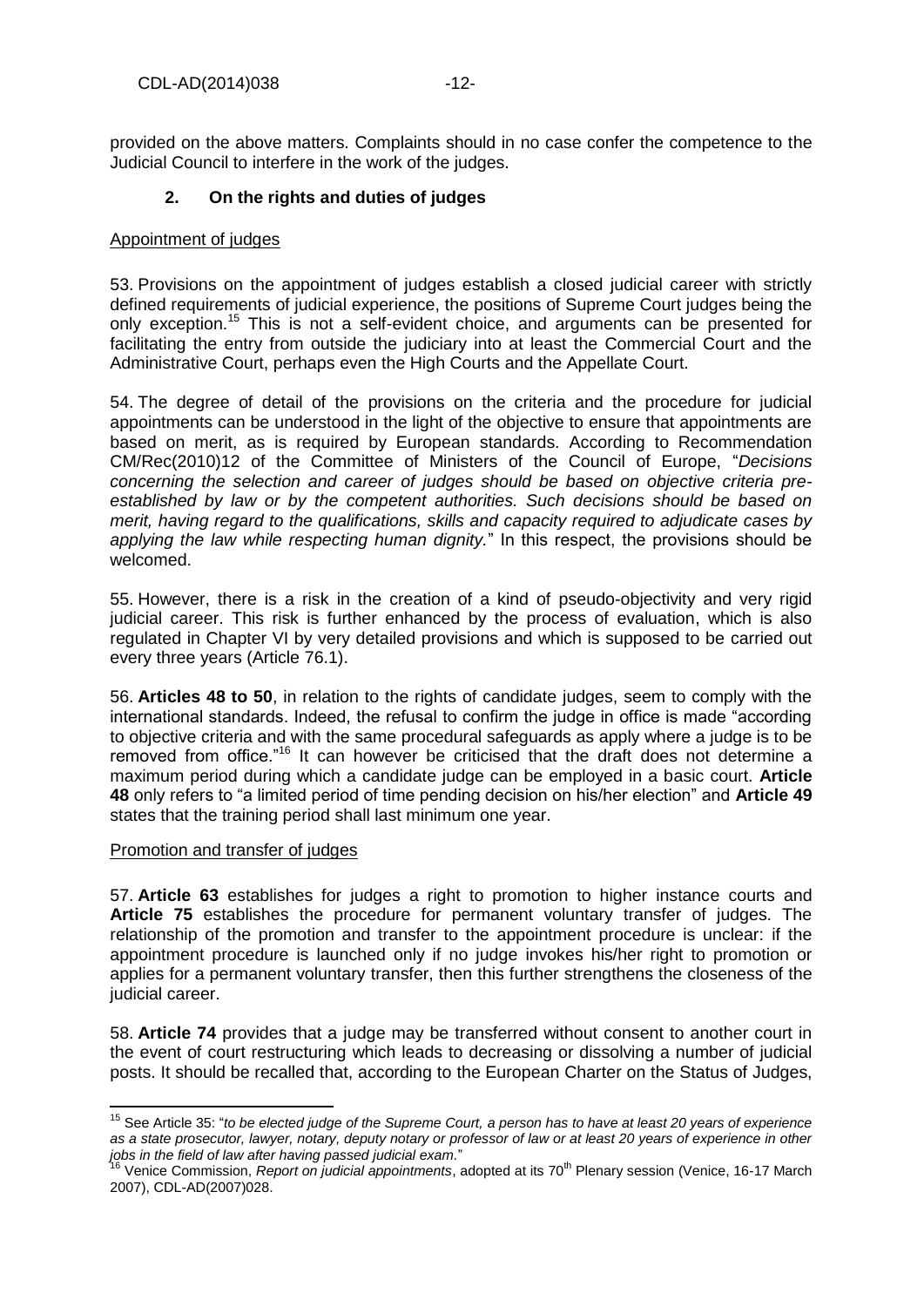para. 3.4, transferring a judge against his/her will is an exception permitted "in the case of a lawful alteration of the court system"; the Venice Commission has also been restrictive about this possibility.<sup>17</sup> The term "court restructuring" may be too wide. To use the term "restructuring of the court system" would be preferable, thereby sorting out minor changes that do not give reason for transfer against the will of a judge. It could also be argued that a judge should not be transferred against his/her will due to court restructuring to a lower court than the court where he/she has his/her actual judgeship. A provision guaranteeing this principle and the principle of securing the same future salary for the judge as in his/her actual position would also be welcomed.

#### Evaluation of judges

59. A system on evaluation of judges is generally to be welcomed. In its opinion on Armenia,<sup>18</sup> the Venice Commission has commented exhaustively on such a system and has been critical against a too close connection between the evaluation system and the system on disciplinary liability of judges. The drafted evaluation system in Montenegro is very detailed and of a good technical quality as such. However it should be stressed that such a system properly implemented will consume a lot of time, personal and economic resources to guarantee results that could be relied upon in the long run.

60. **Article 76** of the Draft law establishes that the judges of the Supreme Court are excluded from the evaluation system. As stated by the Venice Commission in the opinion on Armenia mentioned above, it is recommended to include the Supreme Court judges in an evaluation system.<sup>19</sup>

61. A careful management of the use of indicators, such as "the number of quashed decisions" mentioned in Article 76, is highly advisable.<sup>20</sup>

62. **Articles 86 and 87** seem unclear. In **Article 86**, grades distribution is ambiguous, mainly concerning what grade should be given if the judge has been evaluated as "unsatisfactory" in two sub-criteria, but satisfactory in four sub-criteria. Concerning **Article 87**, the fact that decisions of the Judicial Council – or the Evaluation Committee – are declared to be final, with the addition that "administrative dispute may be initiated against it", seems contradictory. It is also unclear whether the possibility to initiate an administrative dispute means the decision at issue may be appealed to the Administrative Court.

#### Incompatibility and Immunity

63. **Article 91** enounces that "*upon request of the president of the court or the judge, the Judicial Council shall give opinion about whether certain activities are incompatible with discharging duties of judicial office*". A reference to **Article 123 of the Constitution** should be added, to make it clear that incompatibility has been exhaustively regulated at constitutional level.

64. **Article 92** states that when the court of appropriate jurisdiction has established that there are reasons to place the judge in detention due to a criminal offence committed while discharging duties of judicial office, it shall without delay request from the Judicial Council to decide whether it approves of such detention. It is not clear for what reasons and on what

l <sup>17</sup> See CDL-AD(2010)004, *op. cit.,* para. 43.

<sup>&</sup>lt;sup>18</sup> See Joint Opinion of the Venice Commission and the Directorate of Human Rights (DHR) of the Directorate *General of Human Rights and Rule of Law (DGI) of the Council of Europe on the Draft Law amending and supplementing the judicial code (evaluation system for judges) of Armenia*, CDL-AD(2014)007, para 28. See CDL-AD(2014)007 paras. 20-22.

 $20$  See also CDL-AD(2014)007, paras. 39-40.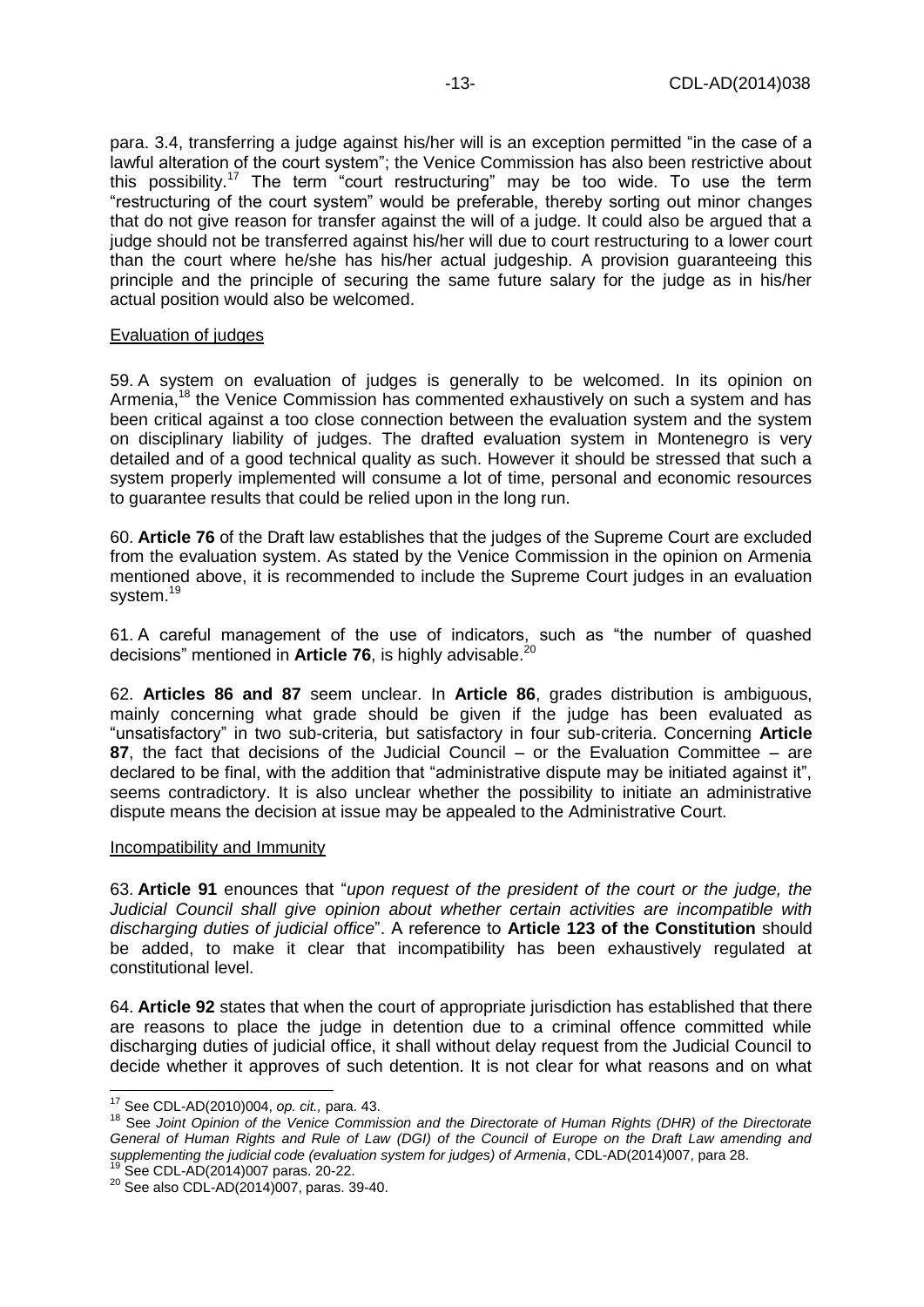grounds the Judicial Council has to approve or disapprove of the detention of the judge. Probably, this provision has to be read in conjunction with **Article 122** of the Constitution on the "Functional immunity", which states that "the judge shall not be detained without approval of the Judicial Council". In order to avoid misunderstanding Article 92 of the Draft, it should explicitly refer to Article 122 of the Constitution; it should also mention that the Judicial Council can only refuse its approval if it assesses that the judge cannot be held responsible as his/her functional immunity is at stake.

#### Disciplinary liability

65. The provisions on disciplinary liability and dismissal are very detailed; they generally meet European standards. It has to be welcomed that **Article 97** of the Draft law enumerates exhaustively three types of disciplinary offences. According to **Article 97, paras 3, 4,** it is considered to be a "severe disciplinary offense" when a judge "4. Unjustifiably fails to recuse himself/herself in the cases in which there is a reason for his/her recusal." The reasons on the basis of which a judge has to recuse himself/herself should be determined and defined by the law. The decision of a judge not to recuse him/herself should only be considered a "very serious offense" in cases in which there is manifestly a reason for his/her recusal and not in cases in which this decision is based on his or her interpretation of the law.

66. The "severe disciplinary offences" established under sub-paragraph 7 ("to behave in a manner which is inappropriate for judicial office") and 8) (to "treat participants in judicial proceedings and court employees in an inappropriate manner") could include a great variety of offences. It would not be in compliance with the principle of proportionality to consider them all as "severe" offences. The "severe disciplinary offence" included in sub-paragraph 9) is also formulated too largely and should be restricted to confidential information.

67. Finally, as already stated (paras. 47 and 48 of this opinion), the provision contained in **Article 97, para. 3, sub-para. 1**, is too large. According to it, a judge is dismissed by the Judicial Council if he/she has been convicted of an offence which makes him/her unworthy of discharging duties of judicial office; this provision should be more precise. The wording should be further harmonised with **Article 121, para. 3 of the Constitution**, which states that "*the judge shall be released from duty if he/she has been convicted of an act that makes him/her unworthy of the judicial duty, if he/she performs the judicial duty in an unprofessional or negligent manner or loses permanently the ability to perform the judicial duty*".

68. **Article 99** grants the Minister of Justice the right to initiate disciplinary proceedings against judges. It may be asked whether this is in harmony with the independence of the judiciary and the principle of the separation of powers.

69. **Article 103** deals with the composition of the disciplinary panels. They are composed of three members, two from among judges who are Judicial Council Members and one from among reputable lawyers who are Judicial Council Members. It is not clear whether the disciplinary panel is composed case-by-case, or whether there is only one disciplinary panel which will conduct all disciplinary procedures. The principle of the "natural judge" implies that disciplinary procedures have to be conducted by a disciplinary jurisdiction "foreseen by the law". This excludes an *ad hoc* disciplinary panel, composed on a case-by-case basis. This has to be mentioned explicitly in Article 103.